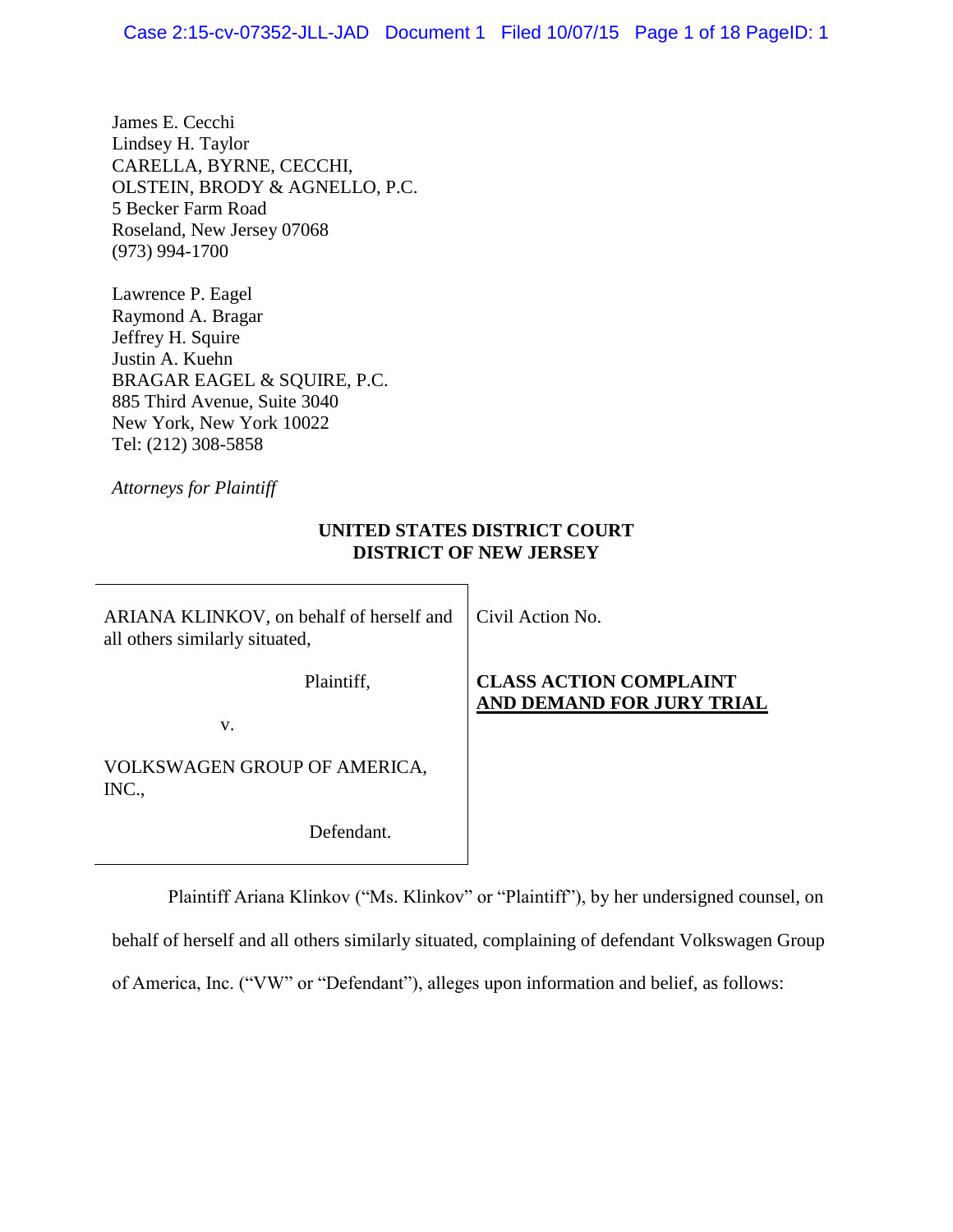### **PRELIMINARY STATEMENT**

1. This is a consumer class action against VW for violations of the Magnuson-Moss Warranty Act, 15 U.S.C. § 2301 *et seq.*, fraudulent omission, breach of express warranty, breach of implied warranty, unjust enrichment, and providing notice of violations of MASS. GEN. LAWS ch. 93A arising out of VW's use of "defeat devices" in certain diesel engine vehicles it manufactured, distributed, or sold to conceal the vehicles' true emissions levels. The vehicles allegedly containing defeat devices are Volkswagen diesel engine vehicles, which include 2009 through 2015 Jettas, 2012 through 2015 Beetles, 2010 through 2015 Golfs, and 2012 through 2015 Passats, and 2010 through 2015 Audi diesel engine A3s (the "Affected Vehicles").

2. On September 18, 2015, the U.S. Environmental Protection Agency ("EPA" or the "Agency") released that VW and its subsidiaries or affiliates "manufactured and installed defeat devices" in the Affected Vehicles. "Defeat devices" are software in the electronic control module ("ECM") of the vehicles at issue that sensed when the vehicle was being tested for compliance with EPA emission standards. The defeat device would sense the vehicle was being tested for EPA certification and would run software that produced compliant emission results. When the defeat device did not sense that the vehicle's emission were being tested, the vehicle performed on an alternate software designed for performance in real world driving conditions. The deliberate switch in software when not under testing conditions caused the vehicle's emissions to rise to 10 to 40 times above EPA compliant levels, in contrast to meeting such standards when the software used for emissions tests was being used.<sup>1</sup>

3. Shortly after the EPA's revelation about the Affected Vehicles, VW admitted that it installed the defeat device software in approximately 11 million Affected Vehicles worldwide.

 $\overline{a}$ 

<sup>&</sup>lt;sup>1</sup> A copy of the EPA's letter to VW can be found at [http://www3.epa.gov/otaq/cert/documents/vw-nov-caa-09-18-](www3.epa.gov/otaq/cert/documents/vw-nov-caa-09-18-15.pdf) [15.pdf.](www3.epa.gov/otaq/cert/documents/vw-nov-caa-09-18-15.pdf)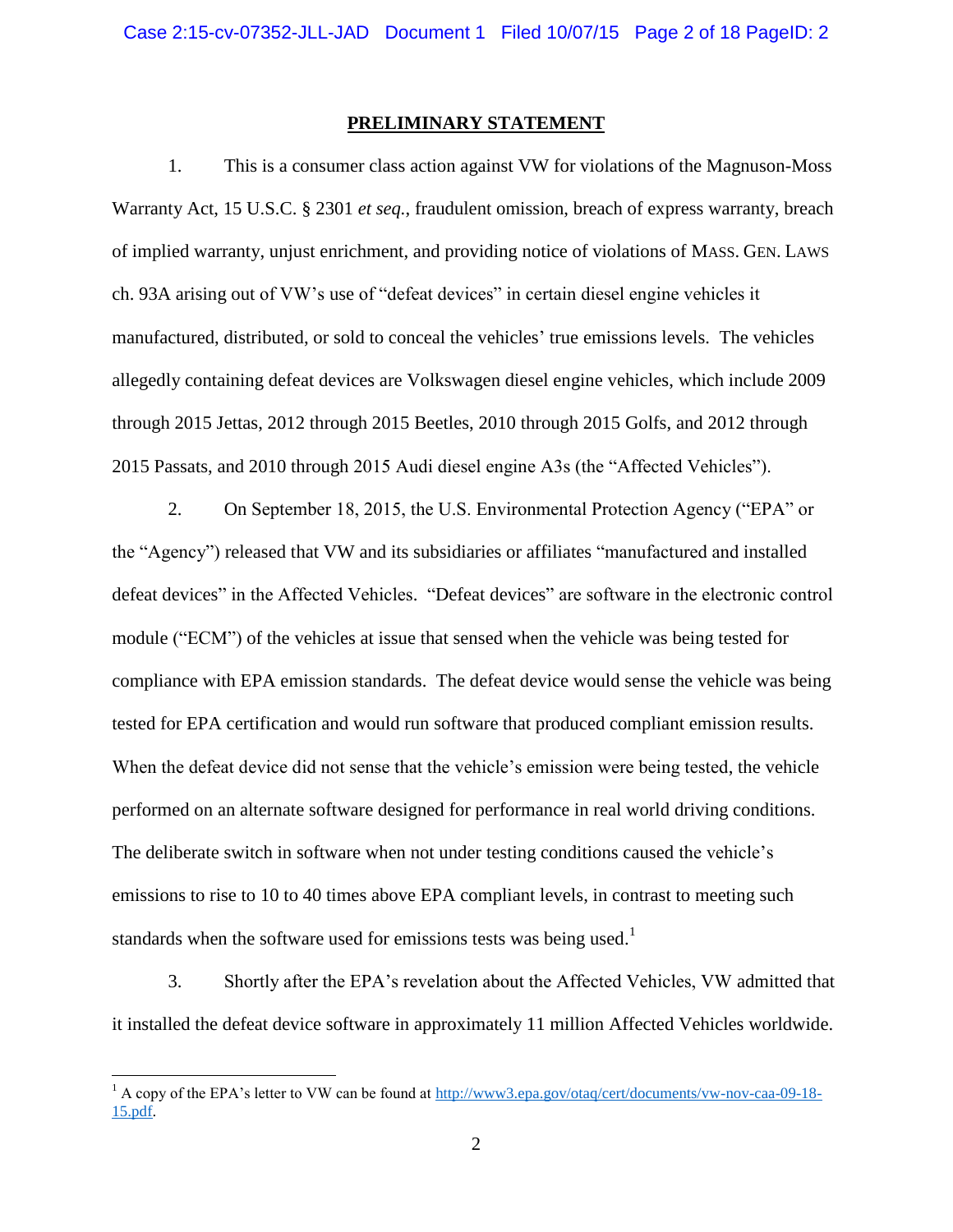### Case 2:15-cv-07352-JLL-JAD Document 1 Filed 10/07/15 Page 3 of 18 PageID: 3

On or around September 21, 2015, VW's chief execute, Michael Horn, stated in regard to the growing scandal, "[o]ur company was dishonest, with the EPA and the California Air Resources board, and with all of you and in my German words, we have totally screwed up...."<sup>2</sup>

4. During the relevant time period, VW knew the Affected Vehicles contained the defeat device. Instead of disclosing this fact, VW engaged in a marketing campaign touting the Affected Vehicles desirable performance, fuel economy, and low emissions, and branding VW's "TDI" family of cars as "clean diesel" vehicles. VW has removed these advertisements from the internet since the truth about the Affected Vehicles was revealed to the public.

5. The end result of VW's misconduct is that the Affected Vehicles are unfit for their ordinary and intended use and cannot be operated in compliance with EPA emission standards. Plaintiff and the Class did not receive the benefit of their bargain as purchasers or lessees, received vehicles that were of a lesser standard, grade, and quality than represented, and did not receive vehicles that met ordinary and reasonable consumer expectations.

## **JURISDICTION AND VENUE**

6. This Court has subject matter jurisdiction over this action pursuant to the Class Action Fairness Act of 2005, 28 U.S.C. § 1332(d) because the aggregate amount in controversy exceeds \$5,000,000.00 and there is diversity between a plaintiff and a defendant.

7. Venue is proper in this district pursuant to 28 U.S.C. § 1391(b)(1) because VW is deemed a resident of this judicial district under 28 U.S.C. § 1391(c).

#### **PARTIES**

8. Plaintiff Ariana Klinkov resides in the State of Massachusetts. Ms. Klinkov owns a 2013 Jetta Sportwagen TDI, which she purchased in 2013 from Minuteman Volkswagen in

<sup>&</sup>lt;sup>2</sup> Se[e http://www.cnbc.com/2015/09/21/volkswagen-us-ceo-screwed-up-on-eca-emissions-diesel-test-rigging.html.](http://www.cnbc.com/2015/09/21/volkswagen-us-ceo-screwed-up-on-eca-emissions-diesel-test-rigging.html)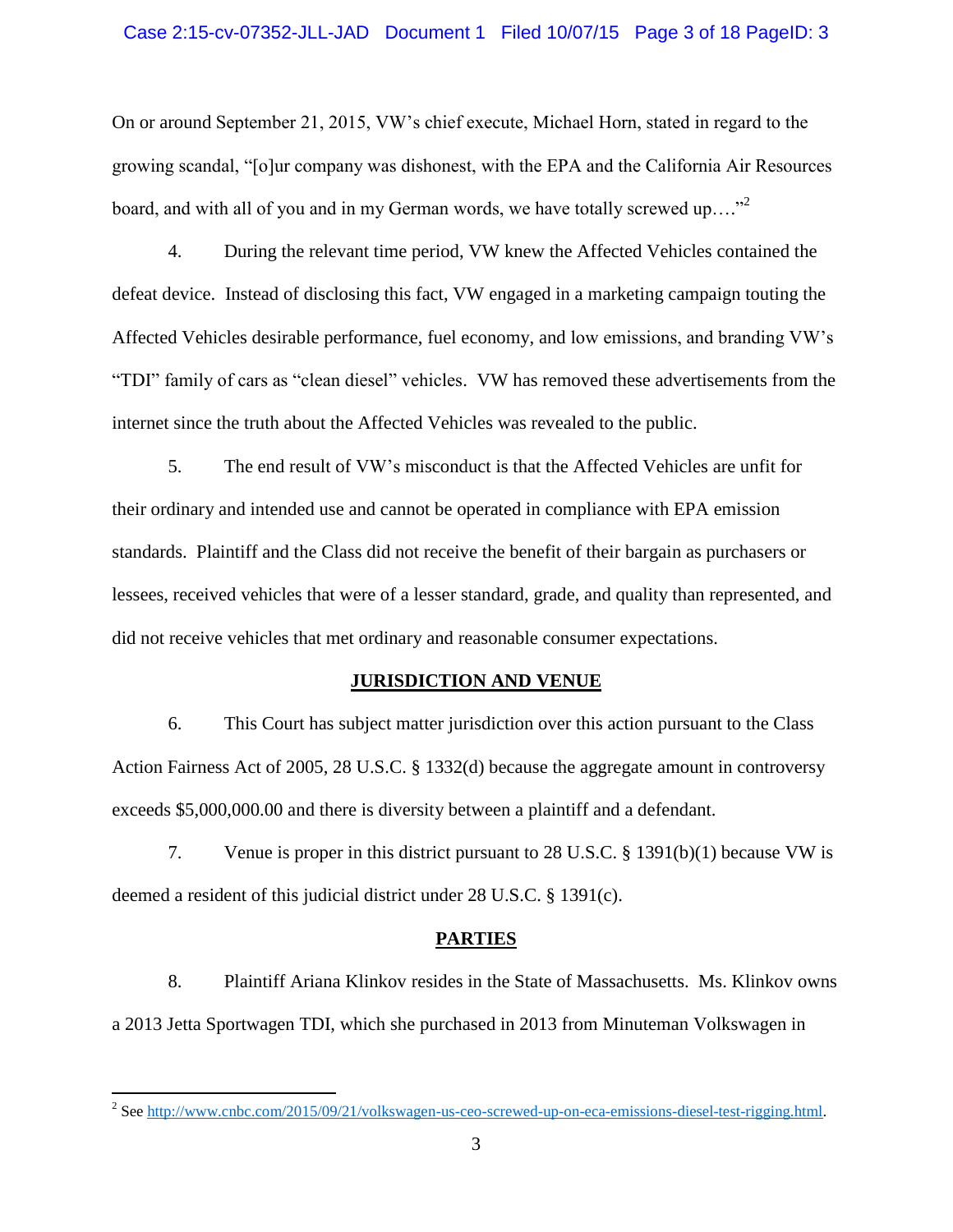### Case 2:15-cv-07352-JLL-JAD Document 1 Filed 10/07/15 Page 4 of 18 PageID: 4

Bedford, Massachusetts. Ms. Klinkov's vehicle was manufactured, sold, distributed, advertised, marketed, and warranted by VW.

9. Ms. Klinkov purchased her VW primarily for her personal, family, and household use.

10. Ms. Klinkov was primarily motivated to purchase her VW because of VW's representation that the vehicle would provide good mileage and performance, and had low emissions.

11. VW is comprised of the following automobile brands: Volkswagen Passenger Cars, Audi, SEAT, ŠKODA, Bentley, Bugatti, Lamborghini, Porsche, Ducati, Volkswagen Commercial Vehicles, Scania and MAN.

12. VW is a New Jersey corporation with its headquarters in Herndon, Virginia. At all times relevant herein, VW was engaged in the business of designing, manufacturing, constructing, assembling, marketing, warranting, distributing, selling, leasing, and servicing automobiles, including the Affected Vehicles, and other motor vehicles and motor vehicle components throughout the United States.

### **FACTUAL ALLEGATIONS**

13. As part of VW's campaign to overtake Toyota as the world's largest manufacturer, VW focused its growth strategy on presenting "clean" diesel as an alternative to hybrid-electric vehicles such as the Toyota Prius. VW represented that its diesel powered vehicles had low emissions and excellent fuel efficiency, but did not sacrifice performance.<sup>3</sup> However, those representations have been proven false.

 $\overline{a}$ 

<sup>&</sup>lt;sup>3</sup> Se[e http://mobile.nytimes.com/2015/09/27/business/as-vw-pushed-to-be-no-1-ambitions-fueled-a](http://mobile.nytimes.com/2015/09/27/business/as-vw-pushed-to-be-no-1-ambitions-fueled-a-scandal.html?referer=&_r=0)scandal.html?referer=&\_r=0.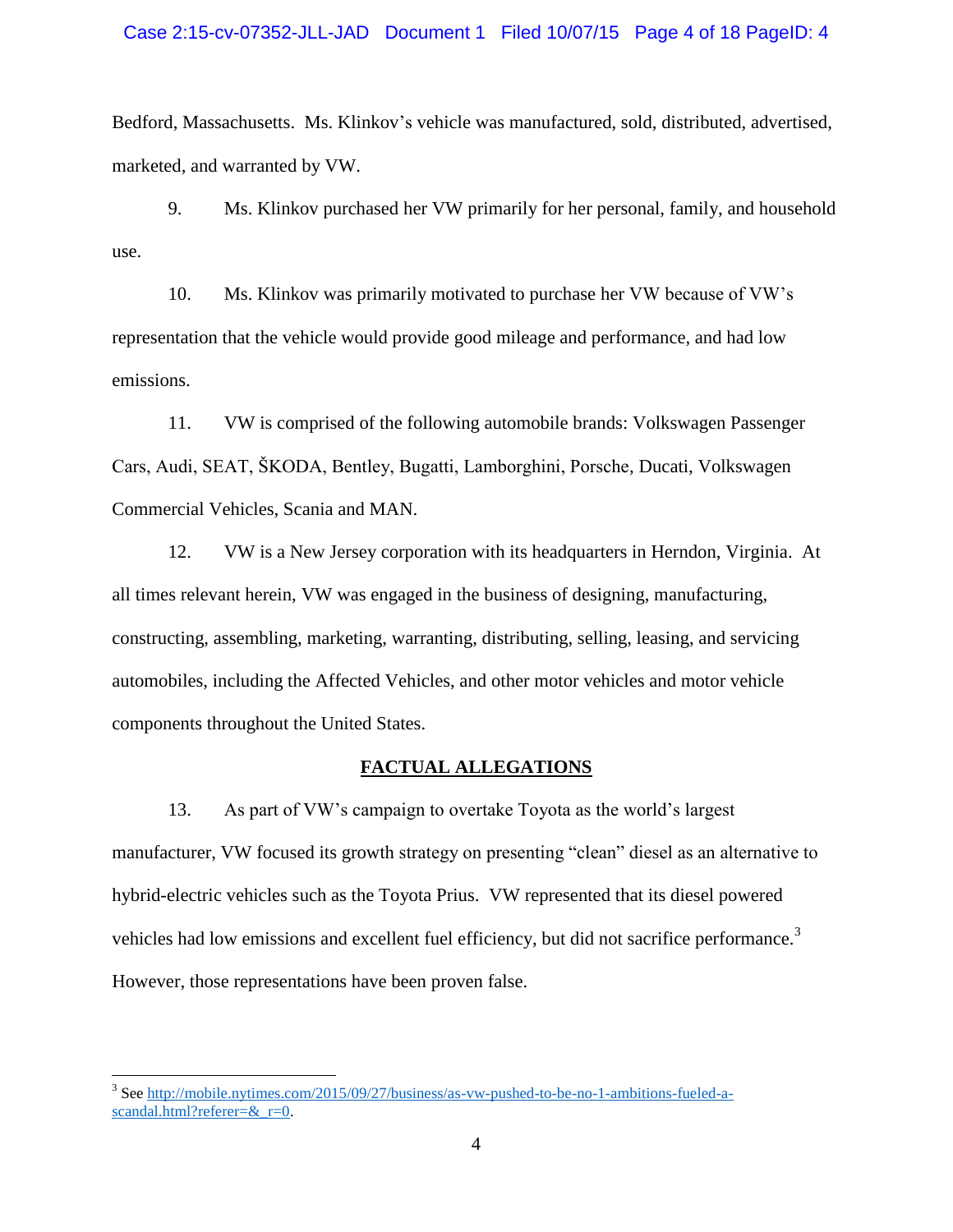### Case 2:15-cv-07352-JLL-JAD Document 1 Filed 10/07/15 Page 5 of 18 PageID: 5

14. As recently revealed by the EPA, VW and its subsidiaries or affiliates "manufactured and installed defeat devices in certain model year 2009 through 2015 diesel lightduty vehicles equipped with 2.0 liter engines." The defeat devices ensure that only during emissions testing are the Affected Vehicles' complete emissions control systems fully functional. At all other times, the controls are not fully functional, resulting in Affected Vehicles operating on the road by emitting as much as 40 times the amount of pollution allowed by law.

15. VW is recalling approximately 480,000 vehicles in the United States in order to disable the defeat devices, and in order to make sure that Affected Vehicles have properly functioning emissions control systems. However, once the defeat devices are disabled, and the Affected Vehicles are operating within the proper emissions standards, the Affected Vehicles will not perform as well, and they will have less desirable fuel efficiency, again falling short of the representations VW made to consumers.

### **TOLLING OF THE STATUTE OF LIMITATIONS**

16. Plaintiff and the other Class Members (defined below) were not reasonably able to discover the defeat devices until after purchasing or leasing the Affected Vehicles, despite their exercise of due diligence.

17. Despite their due diligence, Plaintiff and the other Class Members could not reasonably have been expected to learn or discover that they were deceived and that material information concerning the Affected Vehicles and the installation of the defeat device was concealed from them. Therefore, the discovery rule is applicable to the claims asserted by Plaintiff and the other Class Members.

18. Any applicable statute of limitation has also been tolled by Defendant's knowledge, active concealment, and denial of the facts alleged herein. Defendant is further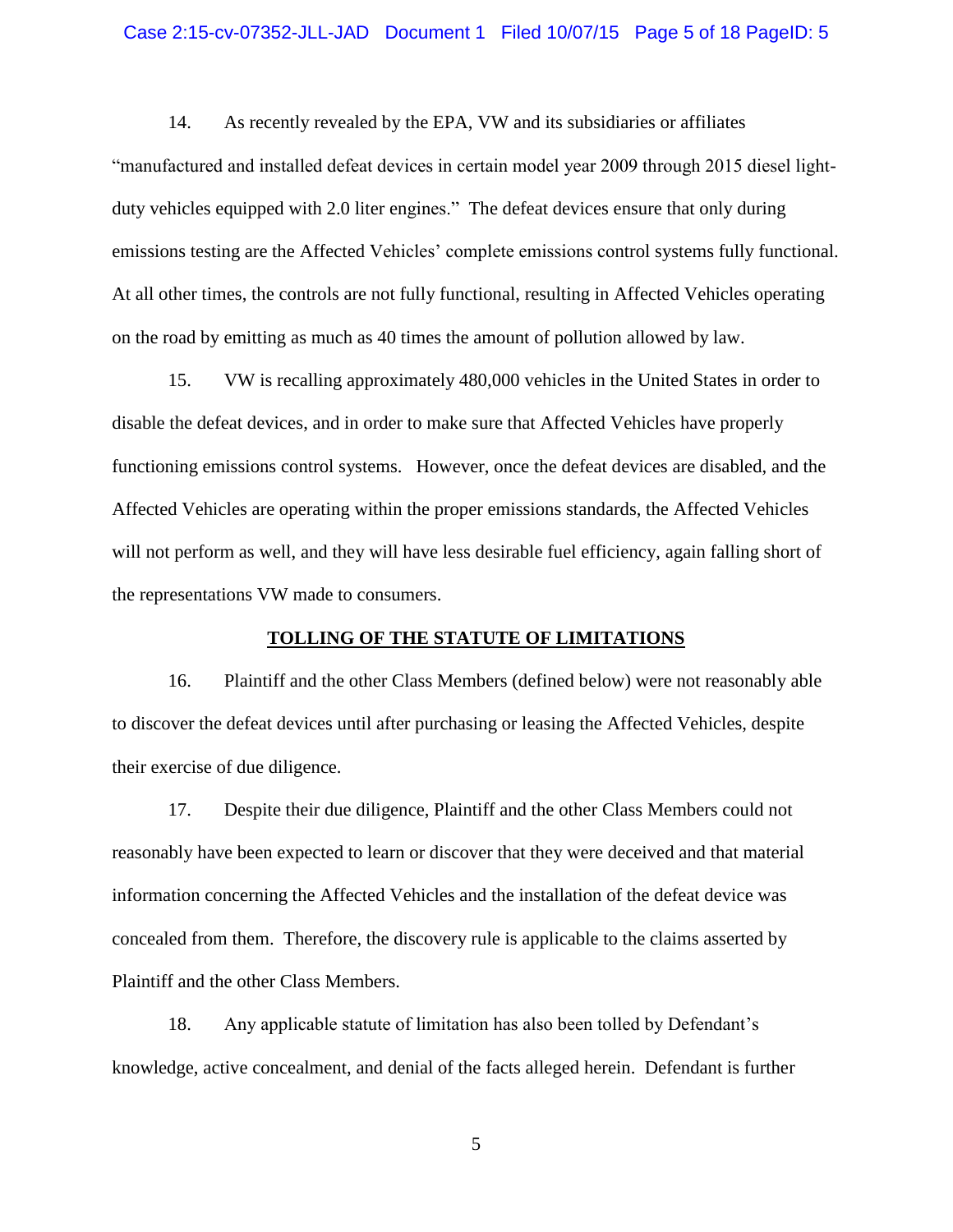# Case 2:15-cv-07352-JLL-JAD Document 1 Filed 10/07/15 Page 6 of 18 PageID: 6

estopped from relying on any statute of limitation because of its concealment of the illegal defeat device installed in the Affected Vehicles.

# **CLASS ACTION ALLEGATIONS**

19. Plaintiff brings this lawsuit as a class action on behalf of herself and all other

Class Members similarly situated as members of the proposed Class pursuant to Federal Rules of

Civil Procedure 23(a) and (b)(3) and/or (b)(2). This action satisfies the numerosity,

commonality, typicality, adequacy, predominance, and superiority requirements of those

provisions.

20. The proposed nationwide class Plaintiff seeks to represent (the "Class") is defined

as follows:

All persons in the United States who purchased or leased an Affected Vehicle with the defeat device. Excluded from the Class are VW officers, directors, and employees (the "Nationwide Class").

21. Plaintiff also brings this action on behalf of a statewide class of all persons who

purchased or leased an Affected Vehicle in the State of Massachusetts:

All persons who purchased or leased an Affected Vehicle with the defeat device in the State of Massachusetts. Excluded from the Class are VW officers, directors, and employees (the "Massachusetts Subclass").

22. Excluded from the Class are: (1) VW, any entity or division in which VW has a

controlling interest, and its legal representatives, officers, directors, assignees, and successors;

(2) the Judge to whom this case is assigned and the Judge's staff; (3) governmental entities; and

(4) those persons who have suffered personal injuries as a result of the facts alleged herein.

Plaintiff reserves the right to amend the Class definitions if discovery and further investigation

reveal that the Class should be expanded, otherwise divided into subclasses, or modified in any

other way.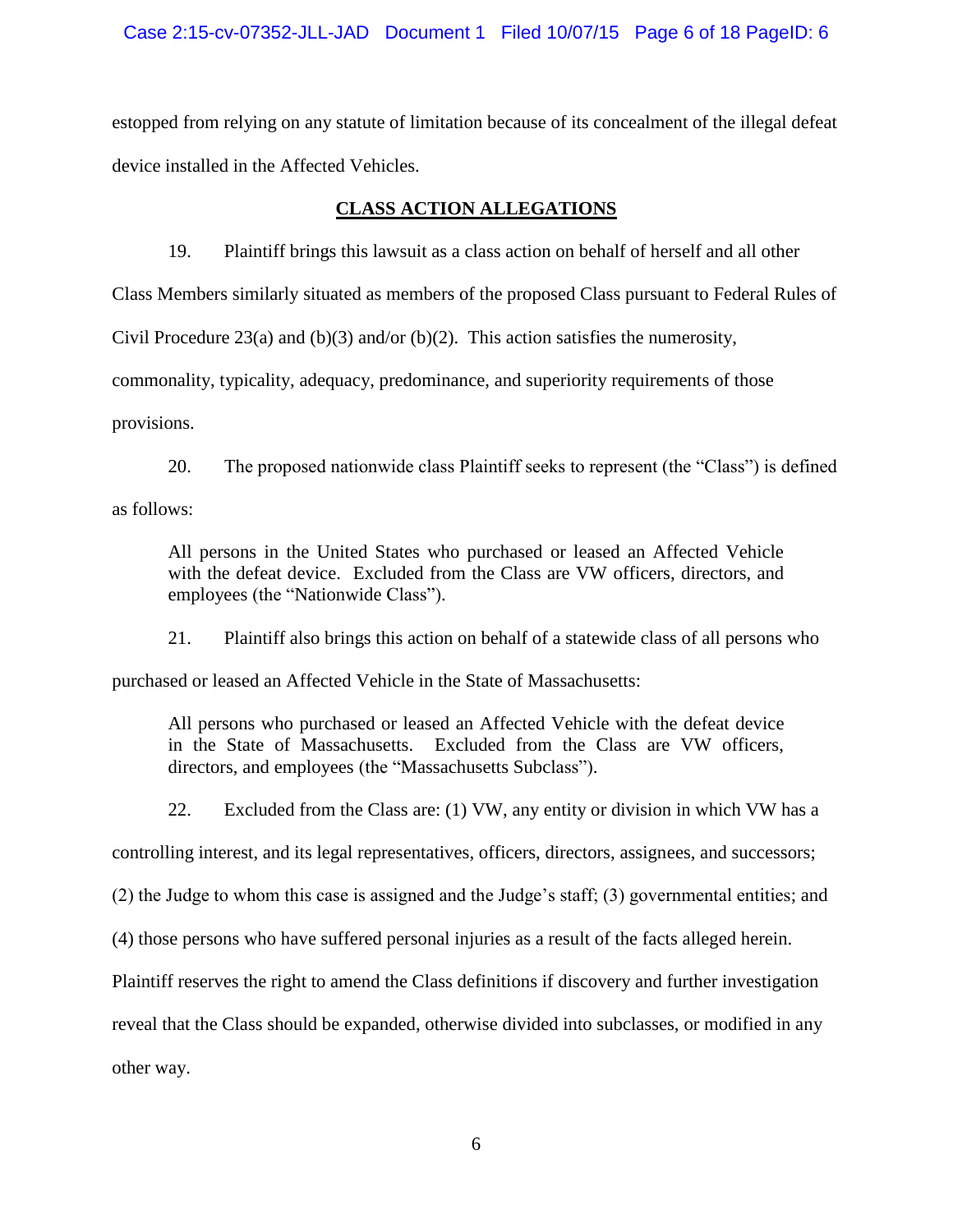### **Numerosity & Ascertainability**

23. Although the exact number of Class Members is uncertain and can only be ascertained through appropriate discovery, the number is great enough such that joinder is impracticable. The disposition of the claims of these Class Members in a single action will provide substantial benefits to all parties and to the Court. Class Members are readily identifiable from information and records in VW's possession, custody, or control, as well as from records kept by the Department of Motor Vehicles.

# **Typicality**

24. The claims of the representative Plaintiff are typical of the claims of the Class in that the representative Plaintiff, like all Class Members, purchased or leased an Affected Vehicle designed, manufactured, and distributed by VW. The representative Plaintiff, like all Class Members, has been damaged by VW's misconduct in that she has incurred or will incur the damages associated with the defeat device. Furthermore, the factual bases of VW's misconduct are common to all Class Members and represent a common thread of misconduct resulting in injury to all Class Members.

### **Adequate Representation**

25. Plaintiff will fairly and adequately represent and protect the interests of the Class. Plaintiff has retained counsel with substantial experience in prosecuting consumer class actions.

26. Plaintiff and his counsel are committed to vigorously prosecuting this action on behalf of the Class, and have the financial resources to do so. Neither Plaintiff nor his counsel have interests adverse to those of the Class.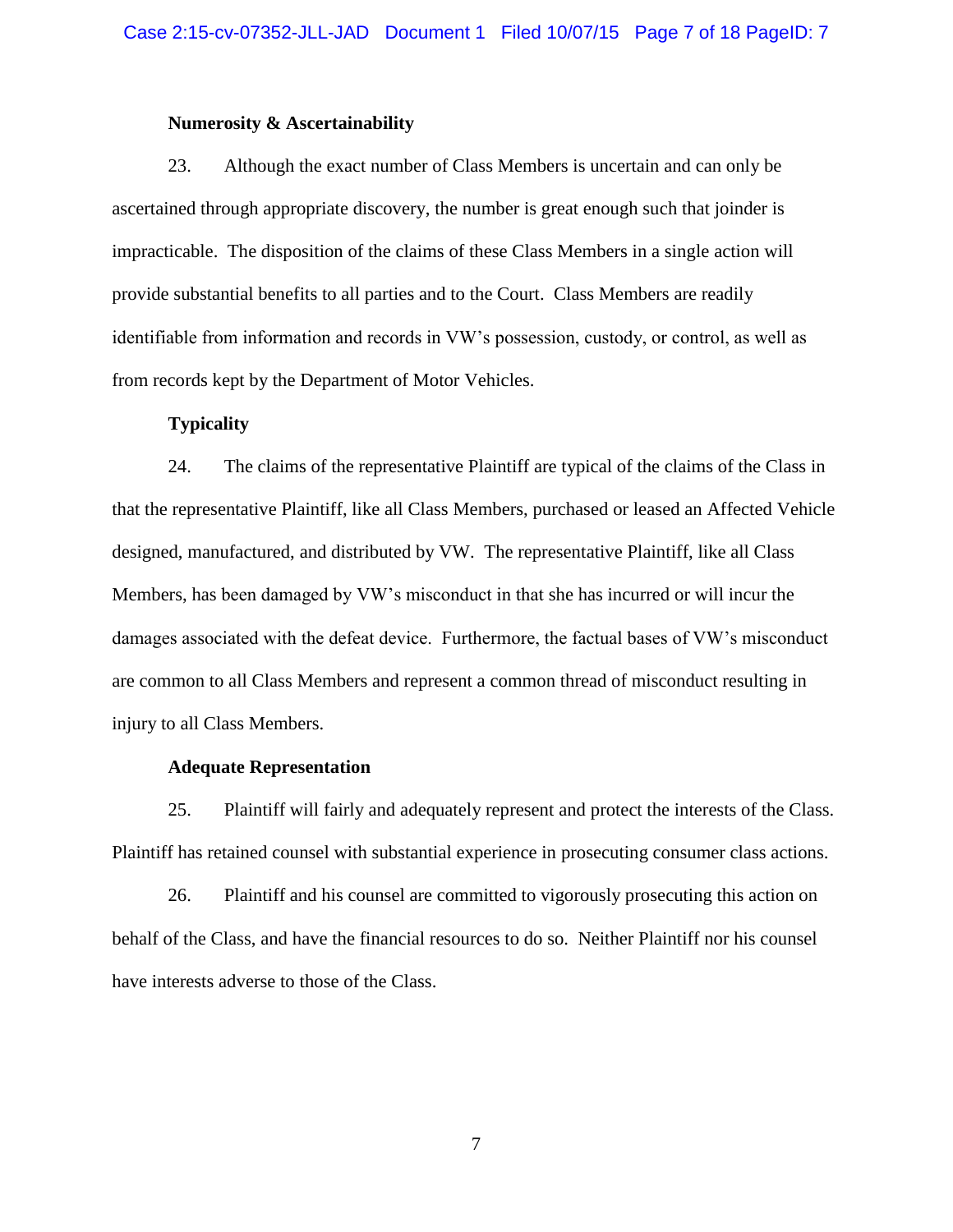## **Predominance of Common Issues**

27. There are numerous questions of law and fact common to Plaintiff and Class Members that predominate over any question affecting only individual Class Members, the answer to which will advance resolution of the litigation as to all Class Members. These common legal and factual issues include:

- a. whether the Affected Vehicles suffer from the defeat device;
- b. whether the defeat device constitutes an unreasonable safety risk;
- c. whether VW knew or should have known about the defeat device and its adverse effects, and, if yes, how long VW has known of the defeat device and its adverse effects;
- d. whether the existence of the defeat device and its intended purpose constitutes a material fact reasonable consumers would have considered in deciding whether to purchase an Affected Vehicle;
- e. whether VW had a duty to disclose the defeat device and its intended purpose and consequences to Plaintiff and Class Members;
- f. whether VW omitted and failed to disclose material facts about the Affected Vehicles;
- g. whether VW's concealment of the defeat device software in the Affected Vehicles induced Plaintiffs and Class Members to act to their detriment by purchasing Affected Vehicles;
- h. whether Volkswagen violated state consumer protection statutes, including, *inter alia*, MASS. GEN. LAWS ch. 93A, and if so, what remedies are available by law;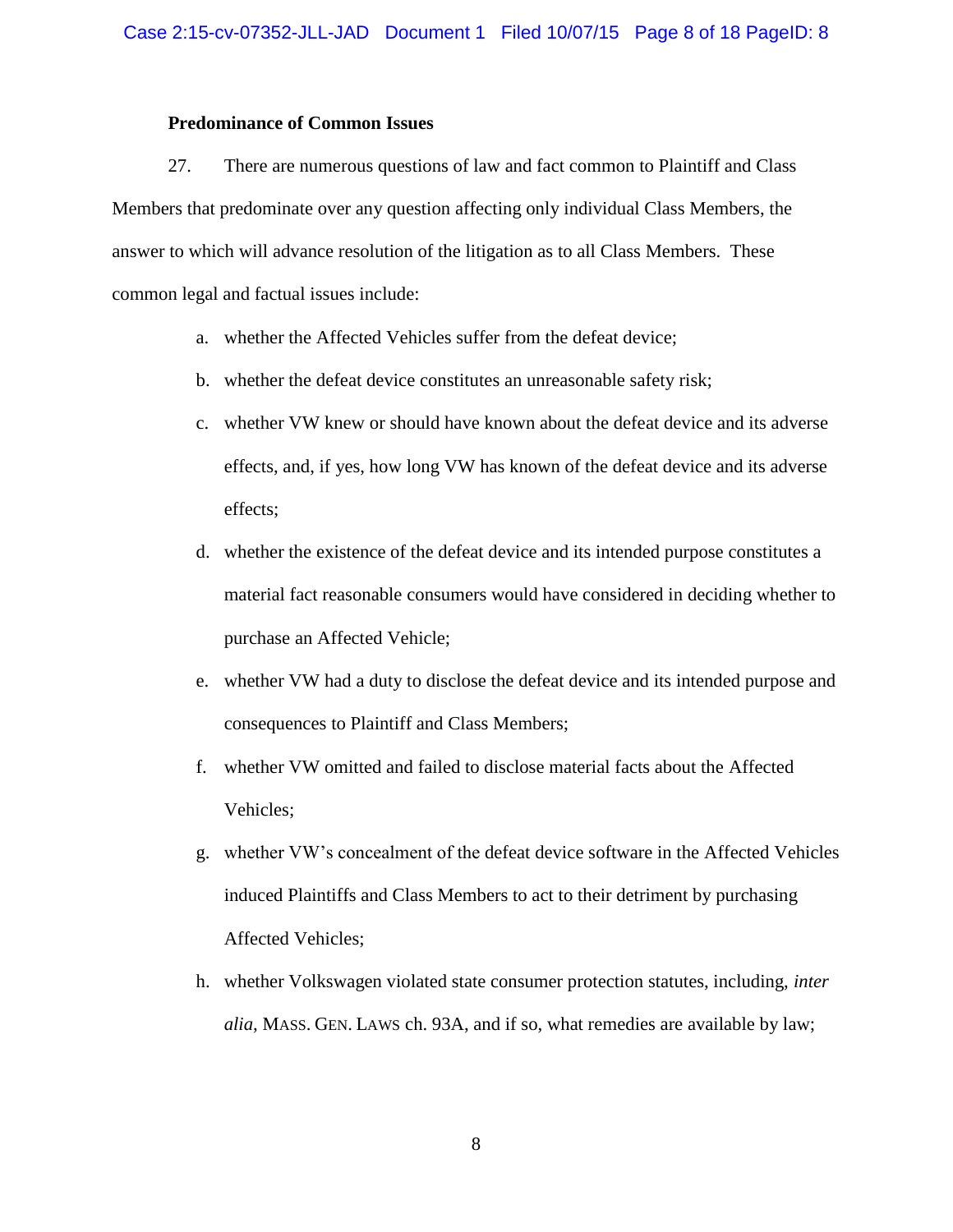- i. whether the Affected Vehicles were fit for their ordinary and intended use, in violation of the implied warranty of merchantability;
- j. whether Plaintiffs and Class Members are entitled to a declaratory judgment stating that the defeat device in the Affected Vehicles is not merchantable;
- k. whether Plaintiffs and Class Members are entitled to equitable relief, including, but not limited to, a preliminary and/or permanent injunction;
- l. whether VW should be declared responsible for notifying all Class Members of the defeat device and ensuring that all VW vehicles with the defeat device are recalled and repaired;
- m. what aggregate amounts of statutory penalties are sufficient to punish and deter Defendant and to vindicate statutory and public policy, and how such penalties should most equitably be distributed among Class members;
- n. whether VW was unjustly enriched by a benefit conferred on it by Plaintiffs and other Class Members such that it would be inequitable, unconscionable and unjust for VW to retain that benefit; and
- o. whether the Affected Vehicles can be made to comply with the EPA standards, and if so whether such modifications can be made to the Affected Vehicles without substantially degrading the Affected Vehicles' efficiency and/or performance.

# **Superiority**

28. Plaintiff and Class Members have all suffered and will continue to suffer harm and damages as a result of VW's unlawful and wrongful conduct. A class action is superior to other available methods for the fair and efficient adjudication of this controversy.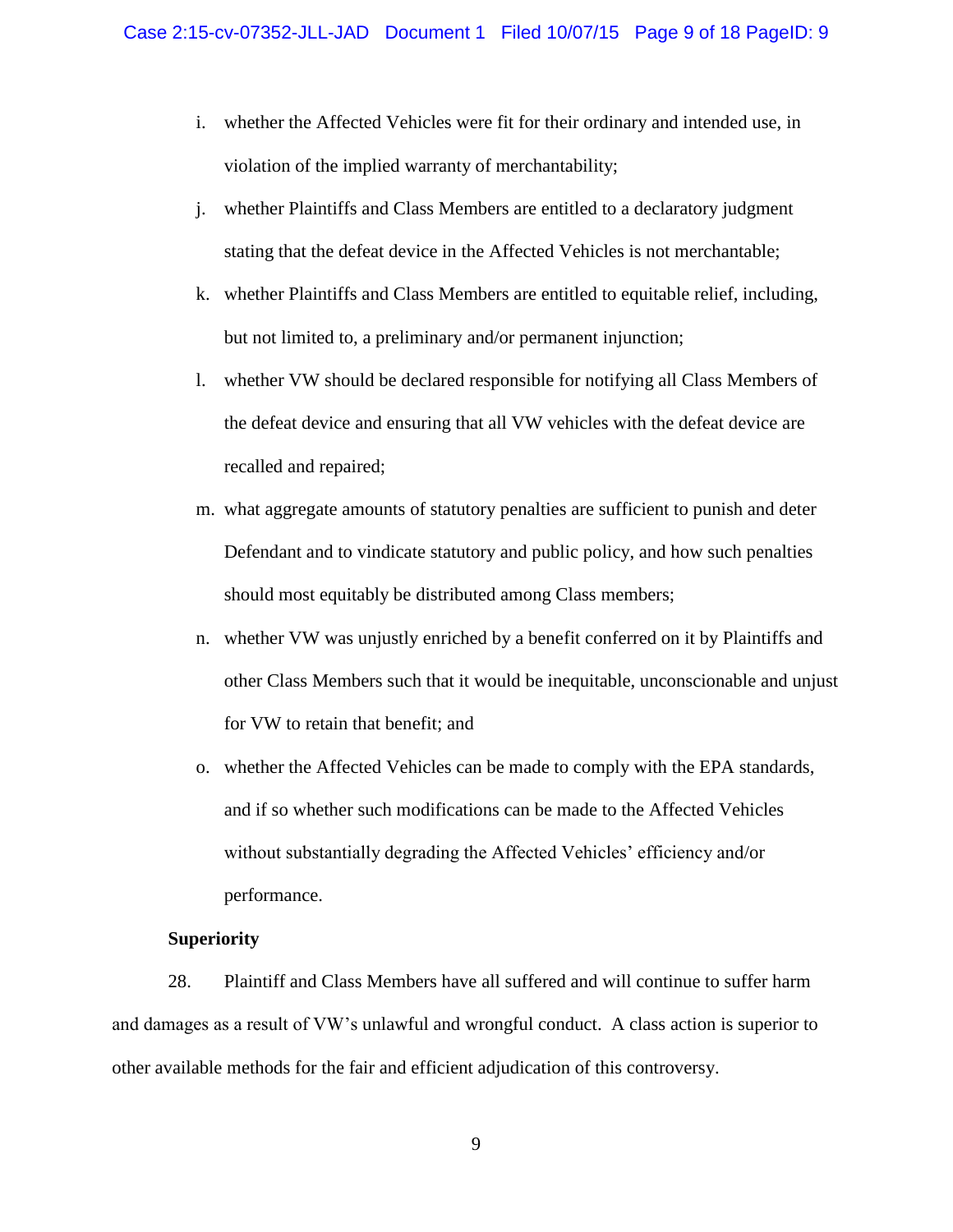29. Absent a class action, most Class Members would likely find the cost of litigating their claims prohibitively high and would therefore have no effective remedy at law. Because of the relatively small size of the individual Class Members' claims, it is likely that only a few Class Members could afford to seek legal redress for VW's misconduct. Absent a class action, Class Members will continue to incur damages, and VW's misconduct will continue without remedy.

30. Class treatment of common questions of law and fact would also be a superior method to multiple individual actions or piecemeal litigation in that class treatment will conserve the resources of the courts and the litigants, and will promote consistency and efficiency of adjudication.

#### **COUNT I**

# **(Violation of Magnuson-Moss Warranty Act, 15 U.S.C. § 2301** *et seq.***, on behalf of the Nationwide Class)**

31. Plaintiff hereby incorporates by reference the allegations contained in the preceding paragraphs of this Complaint.

32. Plaintiff brings this cause of action on behalf of herself and on behalf of the members of the Nationwide Class.

33. Plaintiff and the other Class Members are "consumers" within the meaning of the Magnuson-Moss Warranty Act, 15 U.S.C. § 2301(3).

34. Defendant is a "supplier" and "warrantor" within the meaning of 15 U.S.C. §§  $2301(4)-(5)$ .

35. The Affected Vehicles are "consumer products" within the meaning of 15 U.S.C.  $§$  2301(1).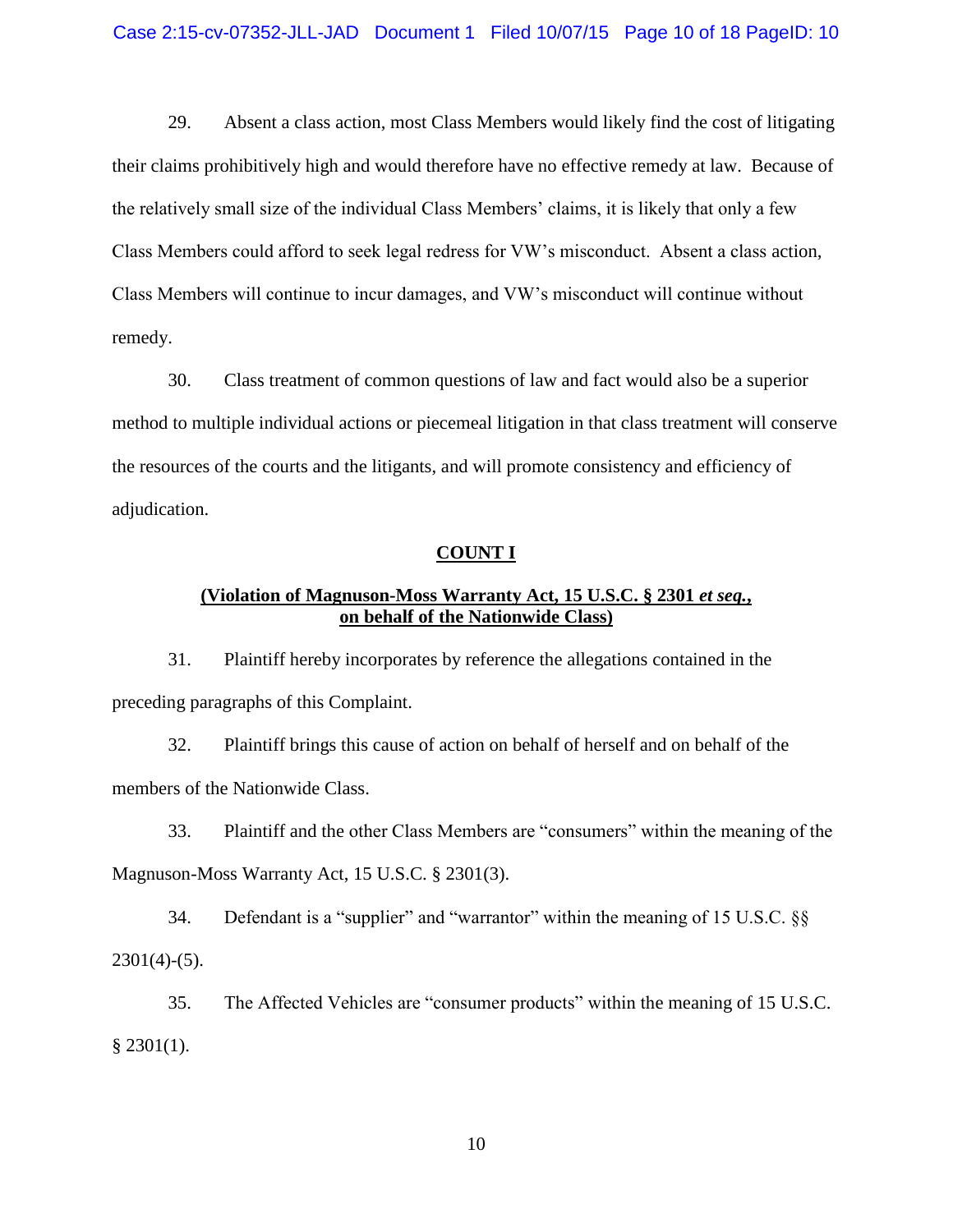### Case 2:15-cv-07352-JLL-JAD Document 1 Filed 10/07/15 Page 11 of 18 PageID: 11

36. Defendant's express warranty is a "written warranty" within the meaning of 15 U.S.C. § 2301(6).

- 37. Defendant breached the express warranty by:
	- a. Extending Limited Warranty with the purchase or lease of the Affected Vehicles, thereby warranting to repair or replace any part defective in material or workmanship at no cost to the owner or lessee; and
	- b. Selling and leasing Affected Vehicles with illegally installed defeat device software, requiring repair or replacement within the warranty period.

38. Defendant's breach of the express warranty deprived the Plaintiff and the other Class Members of the benefits of their bargains.

39. The amount in controversy of Plaintiff's individual claims meets or exceeds the sum or value of \$25. In addition, the amount in controversy meets or exceeds the sum or value of \$50,000 (exclusive of interests and costs) computed on the basis of all claims to be determined in this suit.

40. Defendant has been afforded a reasonable opportunity to cure its breach of written warranty and/or Plaintiff and the other Class Members were not required to do so, because affording Defendant a reasonable opportunity to cure its breach of written warranty would have been futile. Defendant was also on notice of the illegally installed defeat device software from the complaints and service requests it received from various governmental entities and Class Members.

41. As a direct and proximate cause of Defendant's breach of written warranty, Plaintiff and the other Class Members sustained damages and other losses in an amount to be determined at trial. Defendant's conduct damaged Plaintiff and the other Class Members, who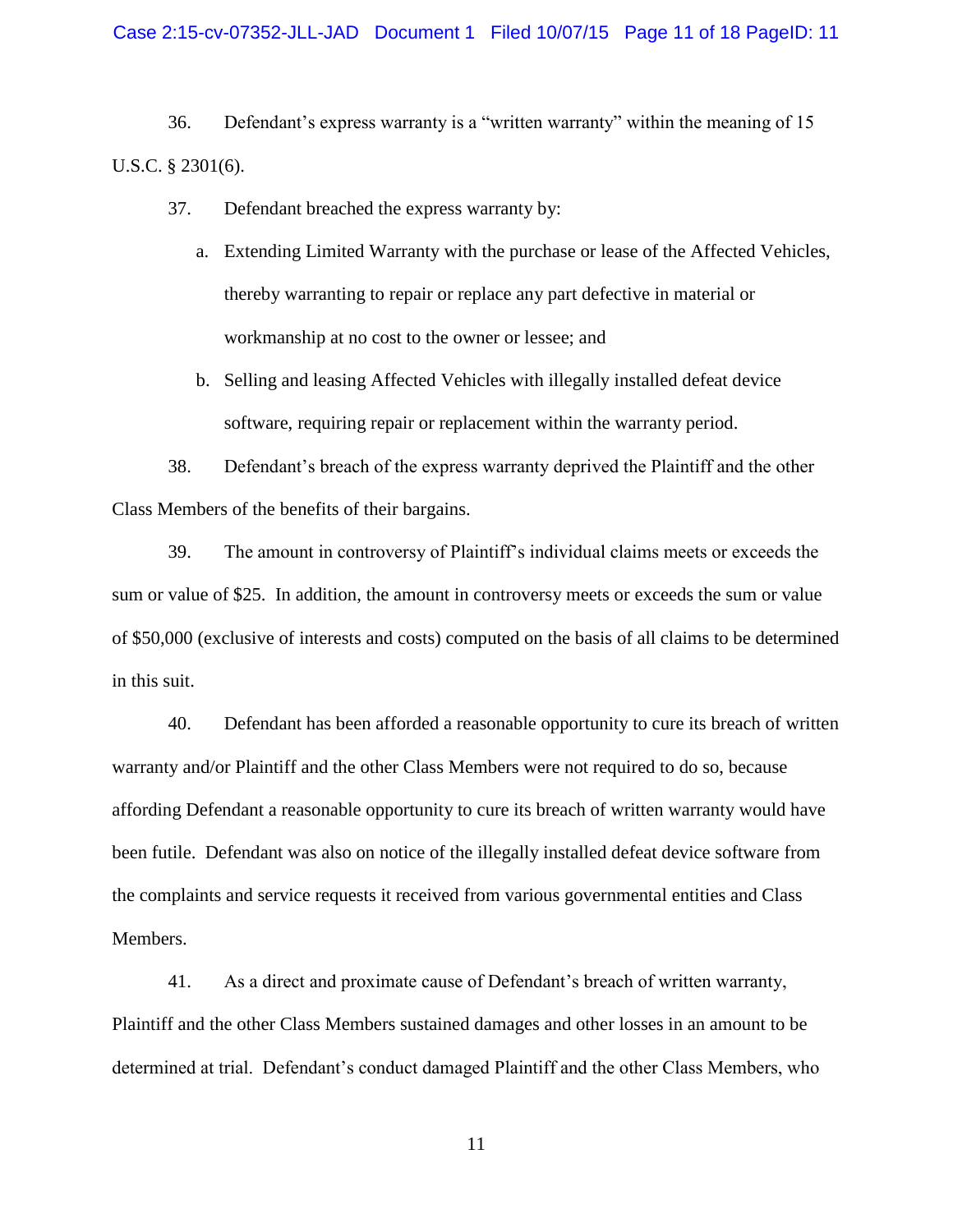are entitled to recover actual damages, consequential damages, specific performance, diminution in value, and costs, including statutory attorney fees and/or other relief as appropriate.

# **COUNT II**

### **(Fraudulent Omission on behalf of the Nationwide Class)**

42. Plaintiff hereby incorporates by reference the allegations contained in the preceding paragraphs of this Complaint.

43. Plaintiff brings this cause of action on behalf of herself and on behalf of the members of the Nationwide Class.

44. Defendant knew that the Affected Vehicles contained illegal defeat device software and thus were not suitable for their intended use.

45. Defendant concealed from and failed to disclose to Plaintiff and the Class the defective nature of the Affected Vehicles due to the defeat device software.

46. Defendant was under a duty to Plaintiff and the Class to disclose the defective nature of the Affected Vehicles due to the defeat device software because:

- a. Defendant was in a superior position to know the true state of facts about the defeat device software installed in the Affected Vehicles; and
- b. Defendant actively concealed the defective nature of the Affected Vehicles from Plaintiff and the Class.

47. The facts concealed or not disclosed by Defendant to Plaintiff and the other Class Members are material in that a reasonable person would have considered them to be important in deciding whether to purchase Defendant's Affected Vehicles or pay a lesser price for these vehicles. Had Plaintiff and the Class Members known the defective nature of the Affected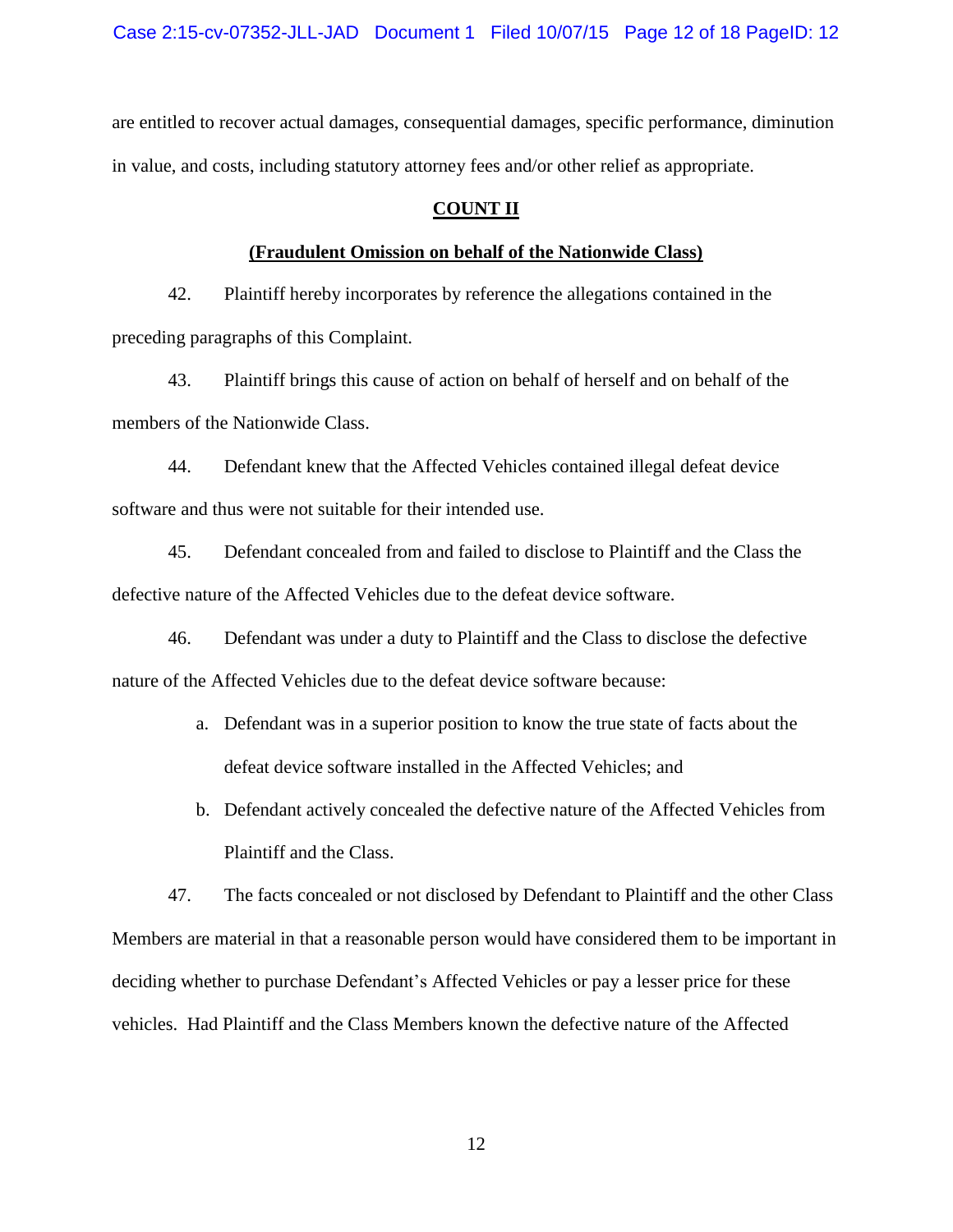### Case 2:15-cv-07352-JLL-JAD Document 1 Filed 10/07/15 Page 13 of 18 PageID: 13

Vehicles due to the illegal defeat device software, they would not have purchased the Affected Vehicles or would have paid less for them.

48. Defendant concealed or failed to disclose the defeat device software and its true nature contained in the Affected Vehicles in order to induce Plaintiff and the Class Members to act thereon. Plaintiff and the other Class Members justifiably relied on the omission to their detriment. This detriment is evident from Plaintiff's and the Class Members' purchase or lease of Defendant's Affected Vehicles.

49. As a direct and proximate result of Defendant's misconduct, Plaintiff and the Class have suffered and will continue to suffer actual damages.

#### **COUNT III**

### **(Breach of Express Warranty on behalf of the Nationwide Class)**

50. Plaintiff hereby incorporates by reference the allegations contained in the preceding paragraphs of this Complaint.

51. Plaintiff brings this cause of action on behalf of herself and on behalf of the members of the Nationwide Class. Defendant provided all purchasers and lessees of the Class Vehicles with the express warranty described herein, which became part of the basis of the bargain.

52. The defeat device software was manufactured and/or installed and/or distributed by Defendant in the Affected Vehicles and is covered by the express warranty.

53. Defendant breached the express warranty by:

a. Extending a Limited Warranty with the purchase or lease of the Class Vehicles, thereby warranting to repair or replace any defect in material or workmanship at no cost to the owner or lessee; and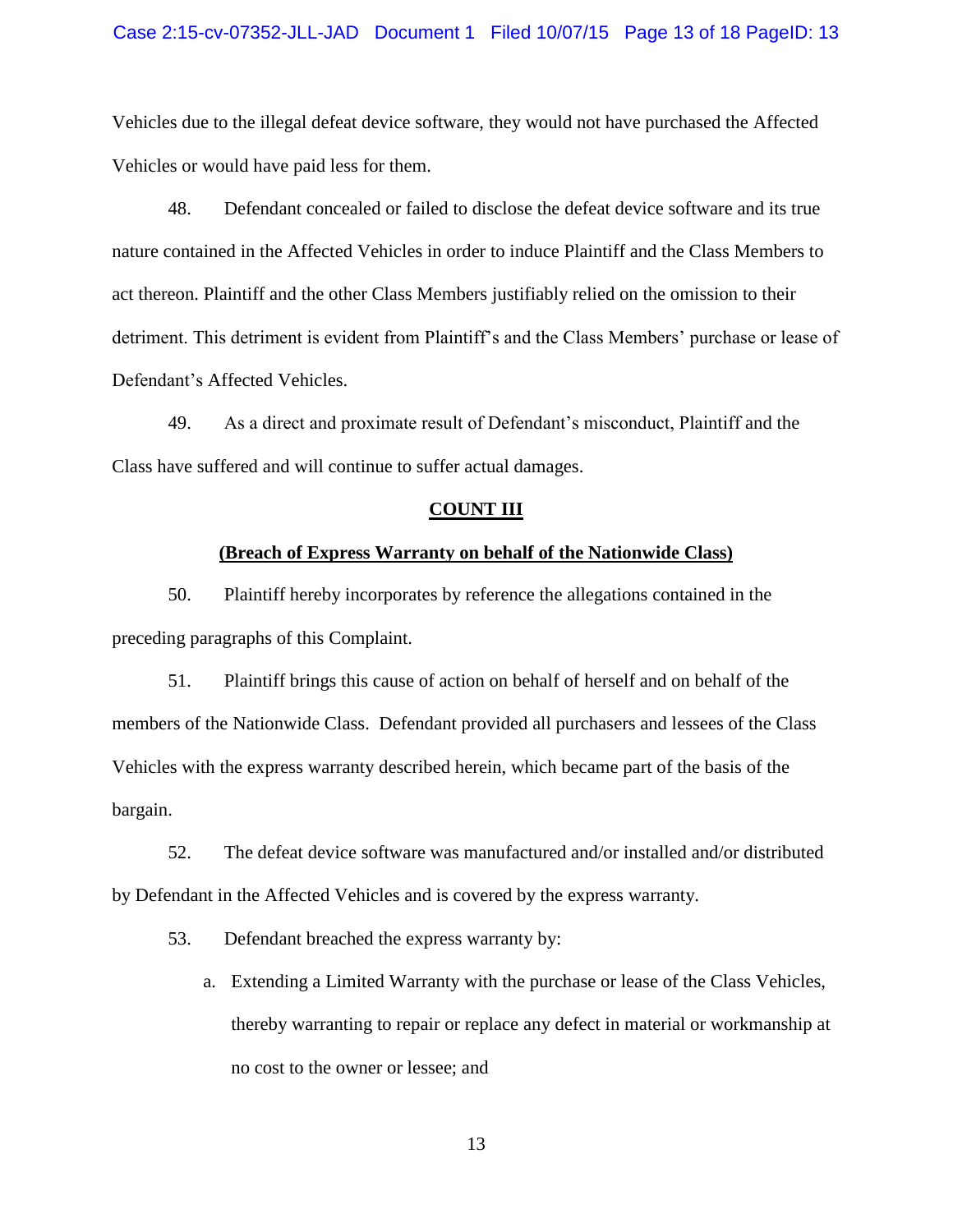b. Selling and leasing Class Vehicles with the illegal defeat device software installed, requiring repair or replacement within the warranty period.

54. As a direct and proximate cause of Defendant's breach, Plaintiff and the other Class Members have suffered damages and continue to suffer damages, including economic damages at the point of sale or lease, *i.e.*, the difference between the value of the vehicle as promised and the value of the vehicle as delivered. Additionally, Plaintiff and the other Class Members either have incurred or will incur economic damages related to the illegally installed defeat device software described herein.

## **COUNT IV**

### **(Beach of Implied Warranty on behalf of the Nationwide Class)**

55. Plaintiff hereby incorporates by reference the allegations contained in the preceding paragraphs of this Complaint.

56. Plaintiff brings this cause of action on behalf of herself and on behalf of the Nationwide Class.

57. Defendant was at all relevant times the manufacturer, distributor, warrantor, and/or seller of the Affected Vehicles. Defendant knew or had reason to know of the specific use for which the Affected Vehicles were purchased.

58. Defendant provided Plaintiff and the other Class Members with an implied warranty that the Affected Vehicles and any parts thereof were merchantable and fit for the ordinary purposes for which they were sold. However, the Affected Vehicles were not and are not fit for their ordinary purpose of providing reasonably reliable and safe transportation because, *inter alia*, the Affected Vehicles contained an illegal defeat device software that adversely impacted emissions.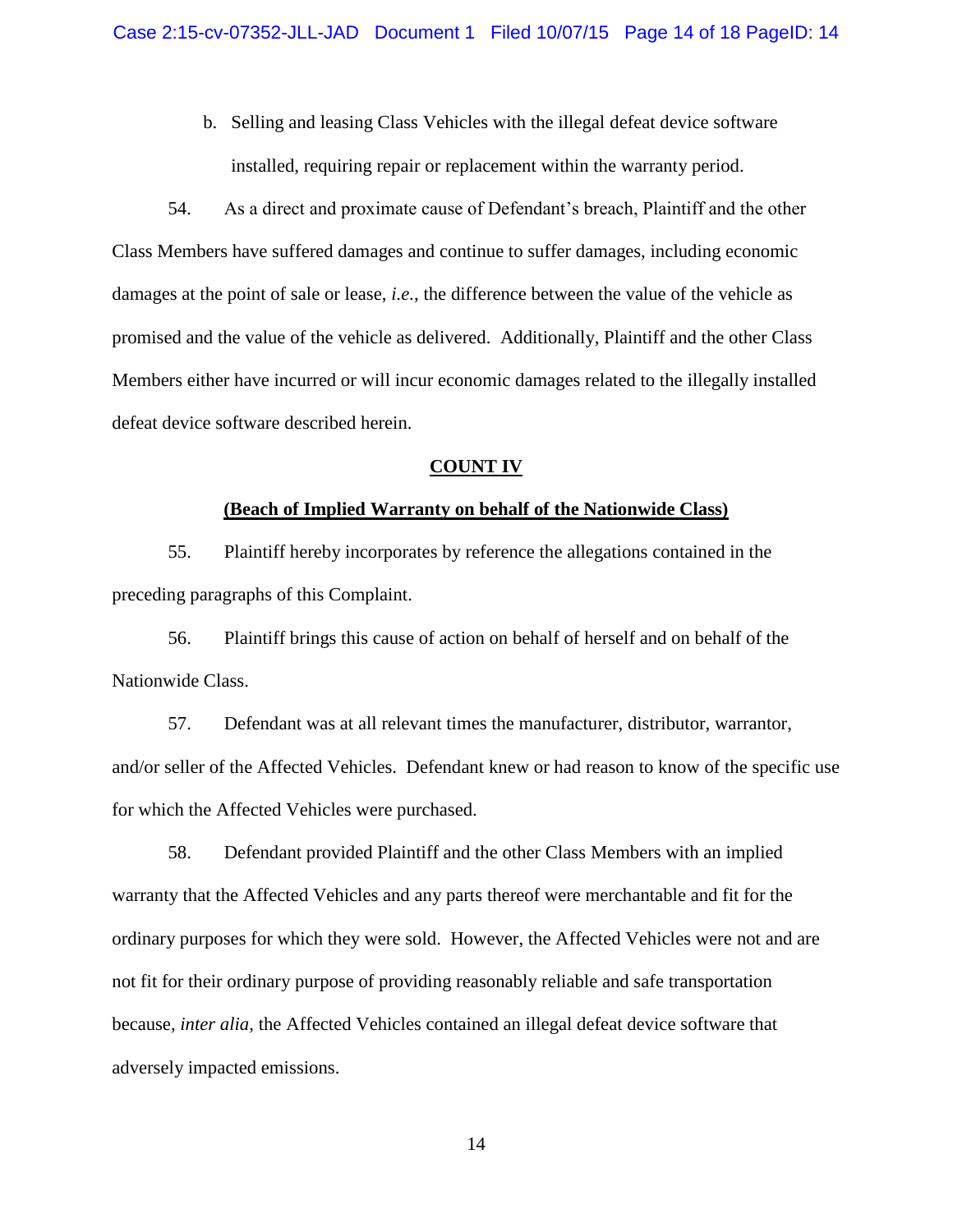### Case 2:15-cv-07352-JLL-JAD Document 1 Filed 10/07/15 Page 15 of 18 PageID: 15

59. Defendants impliedly warranted that the Affected Vehicles were of merchantable quality and fit for such use. This implied warranty included, among other things: (i) a warranty that the Affected Vehicles manufactured, supplied, distributed, and/or sold by Defendants were safe and reliable for providing transportation; and (ii) a warranty that the Affected Vehicles would be fit for their intended use while the Affected Vehicles were being operated.

60. Contrary to the applicable implied warranties, the Affected Vehicles at the time of sale and thereafter were not fit for their ordinary and intended purpose of providing Plaintiff and the other Class Members with reliable, durable, and safe transportation. Instead, the Class Vehicles are defective, including but not limited to the installation of an illegal defeat device software that adversely impacted emissions.

61. As a direct and proximate result of VW's false and misleading representations and warranties, Plaintiff and other Class members suffered significant injury when Volkswagen sold to them vehicles that, it is now clear, are worth far less than the price Plaintiff and other Class members paid for them.

#### **COUNT V**

# **(Unjust Enrichment on behalf of the Nationwide Class)**

62. Plaintiff hereby incorporates by reference the allegations contained in the preceding paragraphs of this Complaint.

63. Plaintiff brings this cause of action on behalf of herself and on behalf of the Nationwide Class.

64. VW has received and retained a benefit from Plaintiff and the Class, resulting in inequity.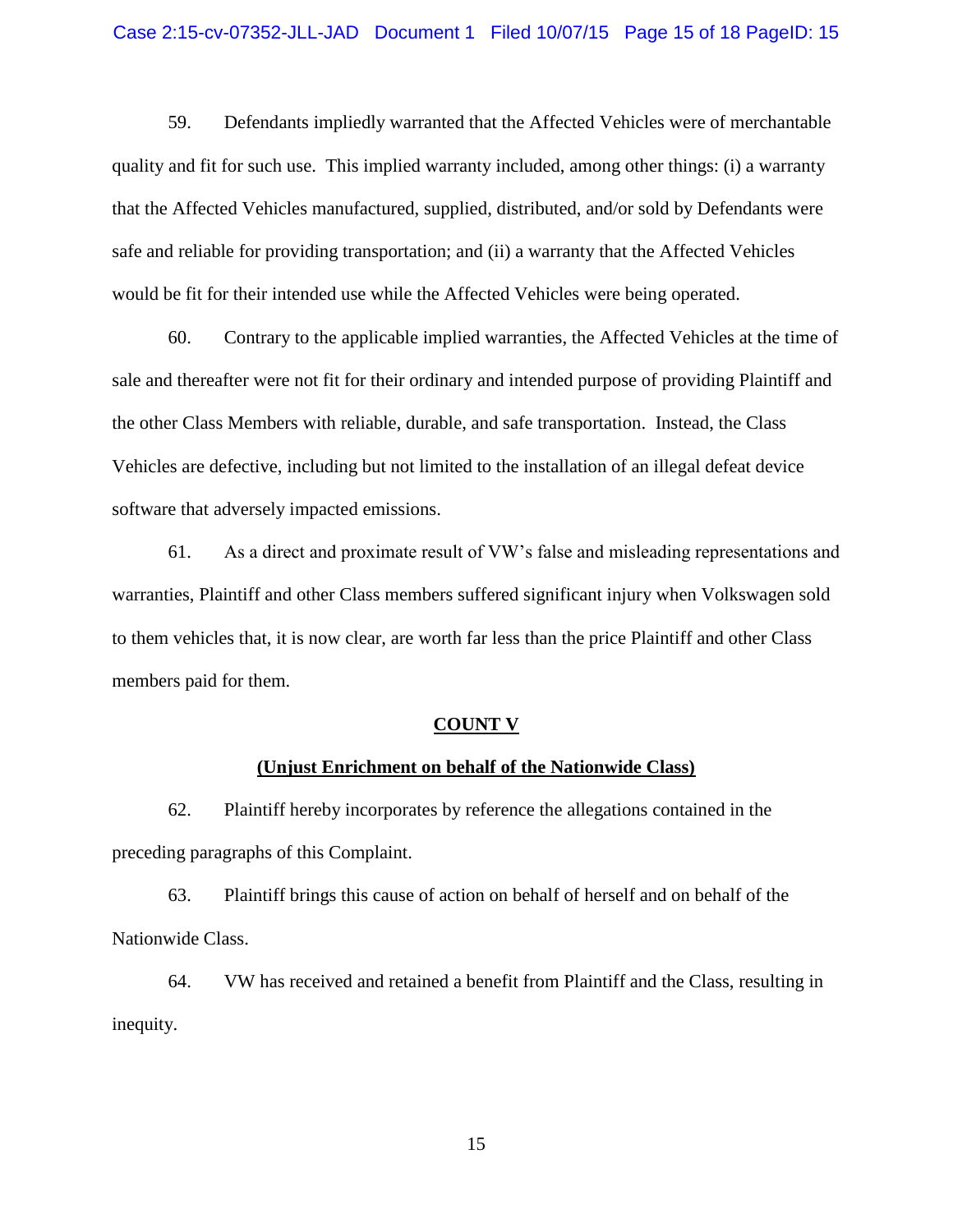### Case 2:15-cv-07352-JLL-JAD Document 1 Filed 10/07/15 Page 16 of 18 PageID: 16

65. VW has benefitted from selling and leasing vehicles whose value was artificially inflated by VW's concealment of the Affected Vehicles' performance and emissions problems for far more than they were worth, at a profit. Plaintiff and members of the Class have overpaid for the Affected Vehicles.

66. VW has further benefitted by avoiding the costs of a recall and other lawsuits, and has benefitted from its statements about the success of VW diesel vehicles. Thus, all Class Members have conferred a benefit on VW, which it is inequitable for VW to retain.

67. Plaintiff was not aware of the true facts of the Affected Vehicles and did not benefit from VW's conduct.

68. VW knowingly accepted the benefits of its unjust conduct.

69. As a result of VW's conduct, the amount of its unjust enrichment should be disgorged, in an amount to be determined at trial.

### **MASS. GEN. LAWS CH. 93A NOTICE**

70. Plaintiff hereby incorporates by reference the allegations contained in the preceding paragraphs of this Complaint.

71. Plaintiff provides this notice on behalf of herself and on behalf of the Massachusetts Subclass.

72. Plaintiff hereby provides VW with notice and demand that within thirty days, VW correct, repair, replace or otherwise rectify the unlawful, unfair, false and/or deceptive practices complained of herein. VW's failure to do so will result in Plaintiff amending this Complaint to seek, pursuant to MASS. GEN. LAWS ch. 93A, § 9, on behalf of herself and those similarly situated Massachusetts Subclass members, compensatory damages, treble damages, reasonable attorneys' fees, and such equitable relief as the Court deems just and proper.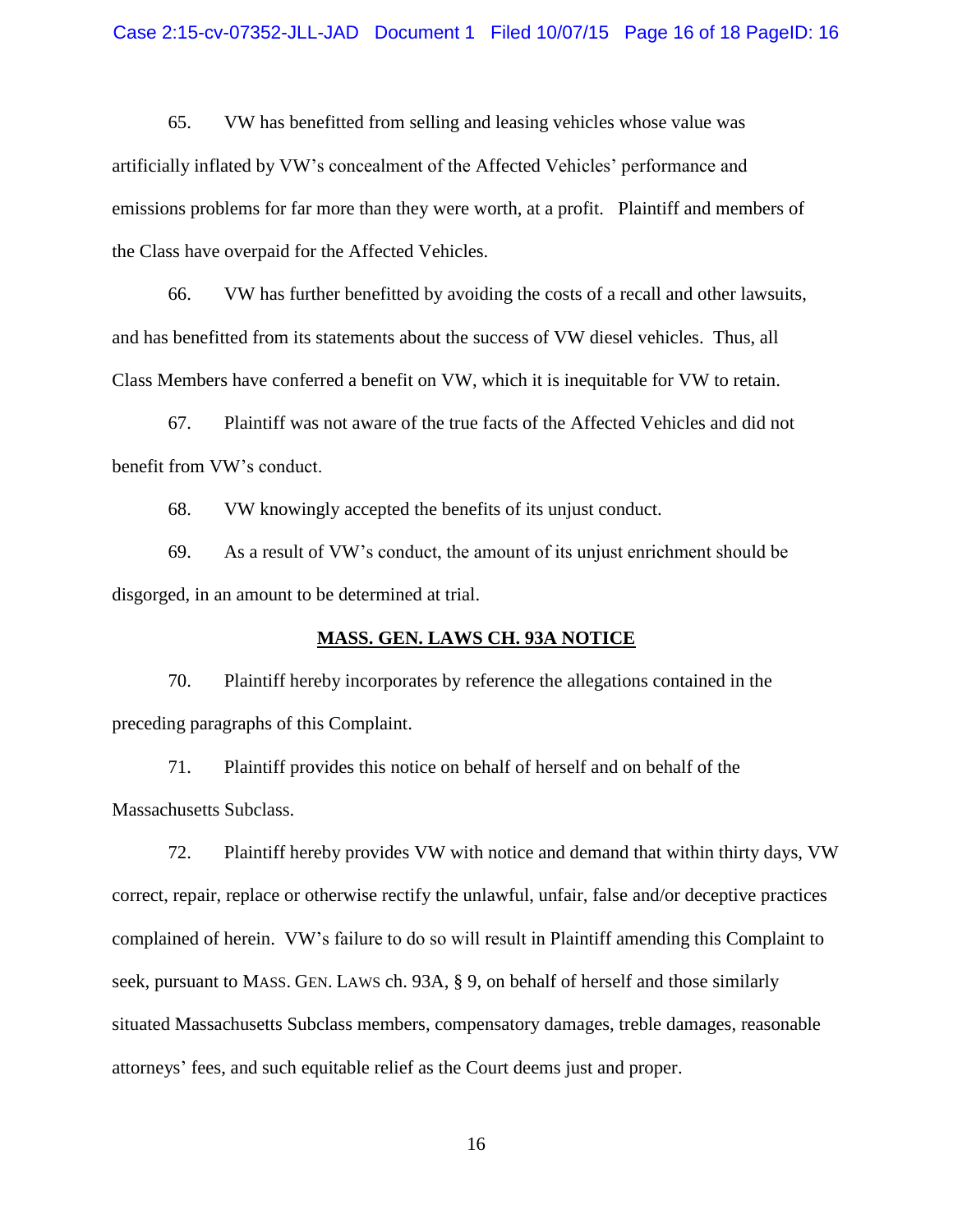# Case 2:15-cv-07352-JLL-JAD Document 1 Filed 10/07/15 Page 17 of 18 PageID: 17

WHEREFORE Plaintiffs pray for judgment as follows:

A. Certification of the proposed class and subclass, including appointment of

Plaintiff and her counsel to represent the class and subclass;

B. An order awarding Plaintiff and the members of the class and subclass, statutory, punitive or any other form of damages;

C. Injunctive relief including restitution, disgorgement or other equitable relief;

D. An order requiring VW to adequately disclose and remedy the defeat device in the Affected Vehicles;

E. An order awarding Plaintiff and the members of the class and subclass prejudgment and post-judgment interest;

F. An order awarding Plaintiff and the members of the class and subclass reasonable attorneys' fees and costs of suit, including expert witness fees; and

G. Such other and further relief as may be appropriate.

CARELLA, BYRNE, CECCHI, OLSTEIN, BRODY & AGNELLO P.C. Attorneys for Plaintiff

By: /s/ James E. Cecchi

JAMES E. CECCHI

Dated: October 7, 2015

BRAGAR EAGEL & SQUIRE, P.C. Lawrence P. Eagel Raymond A. Bragar Jeffrey H. Squire Justin A. Kuehn 885 Third Avenue, Suite 3040 New York, New York 10022 Tel: (212) 308-5858